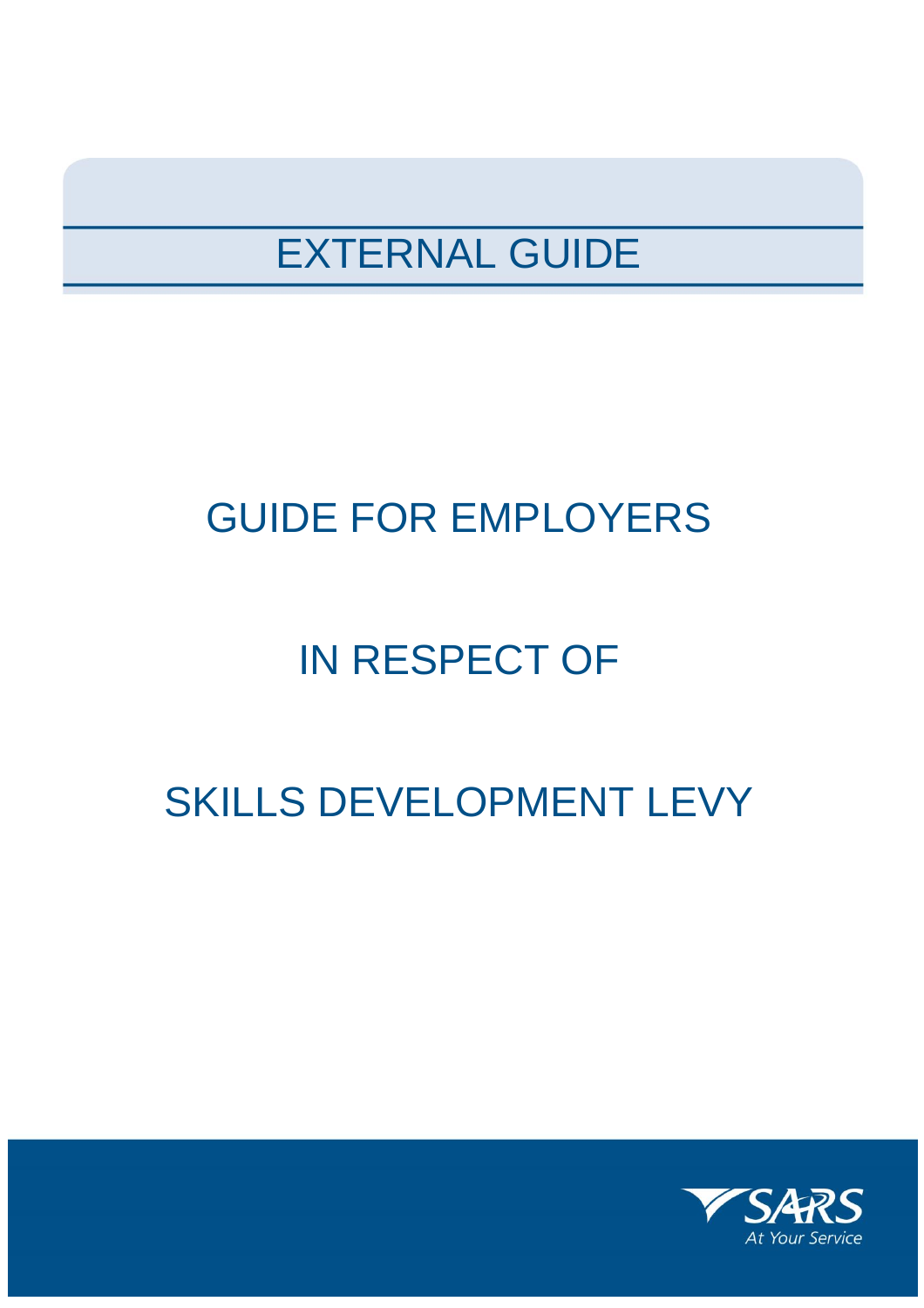### **REVISION HISTORY TABLE**

| <b>Date</b> | <b>Version</b> | <b>Description</b>              |
|-------------|----------------|---------------------------------|
| 25-06-2020  | 5              | <b>COVID-19 Payment Holiday</b> |
|             |                |                                 |
|             |                |                                 |
|             |                |                                 |
|             |                |                                 |
|             |                |                                 |
|             |                |                                 |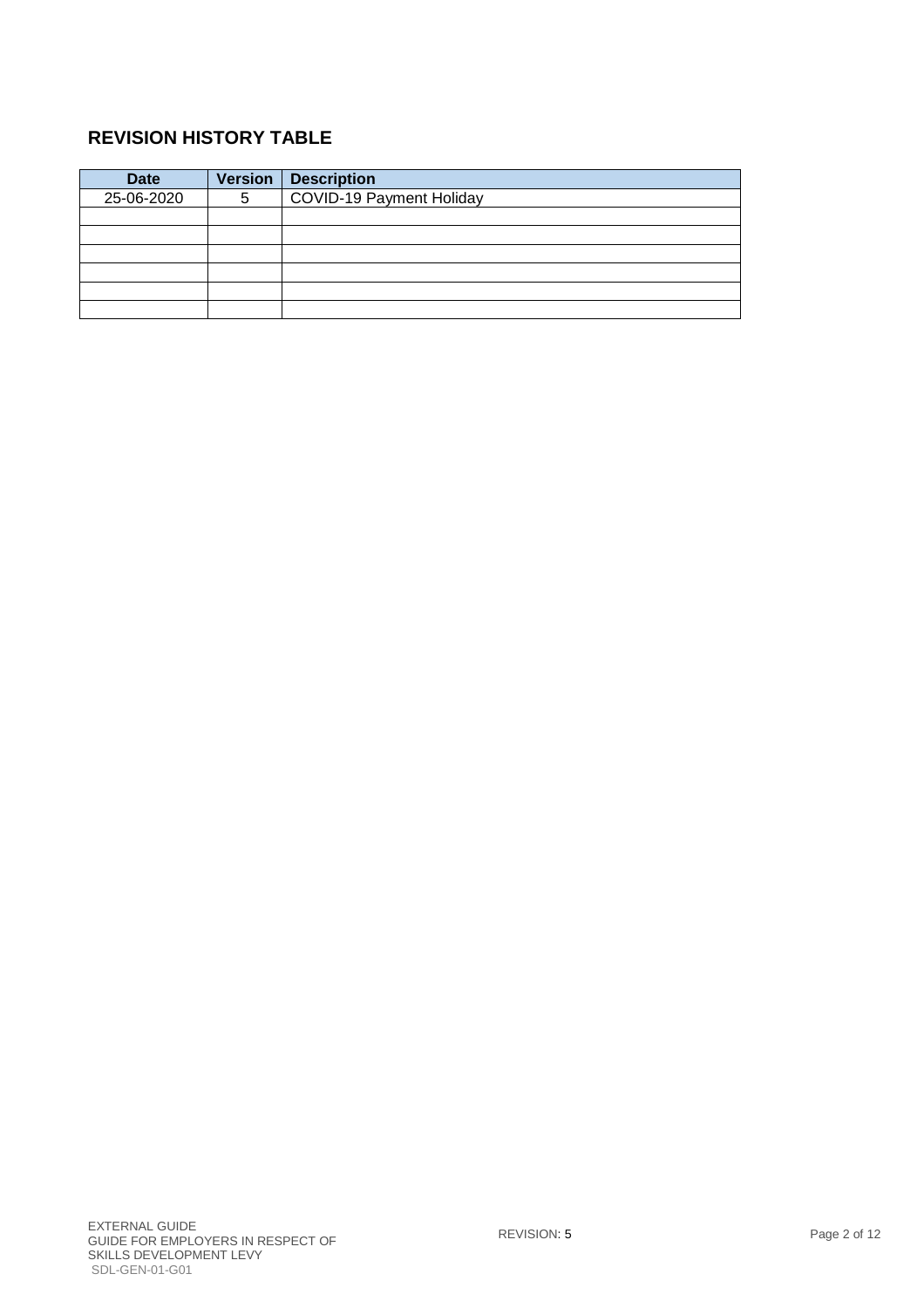### **TABLE OF CONTENTS**

| 1            | <b>PURPOSE</b>                                        | 4        |
|--------------|-------------------------------------------------------|----------|
| $\mathbf{2}$ | <b>SCOPE</b>                                          | 4        |
| 3            | <b>BACKGROUND</b>                                     | 4        |
| 4            | THE PURPOSE OF SDL                                    | 4        |
| 5            | <b>REGISTRATION</b>                                   | 5        |
| 6            | <b>CALCULATION OF LEVIABLE AMOUNT</b>                 | 6        |
| 7            | <b>PAYMENT OF LEVY</b>                                | 7        |
| 8            | <b>INTEREST AND PENALTY</b>                           | 7        |
| 9            | <b>ESTIMATED ASSESSMENTS</b>                          | 8        |
| 10           | <b>OFFENCES</b>                                       | 8        |
| 11           | <b>RECORD KEEPING</b>                                 | 9        |
| 12           | APPLICABILITY OF PROVISIONS OF INCOME TAX ACT         | 9        |
| 13           | <b>CHANGES, AMALGAMATIONS AND DELETIONS OF SETA'S</b> | 9        |
| 14           | <b>REFERENCES</b>                                     | 10       |
| 14.1         | LEGISLATION<br>14.2 CROSS REFERENCES                  | 10<br>10 |
| 15           | <b>DEFINITIONS AND ACRONYMS</b>                       | 10       |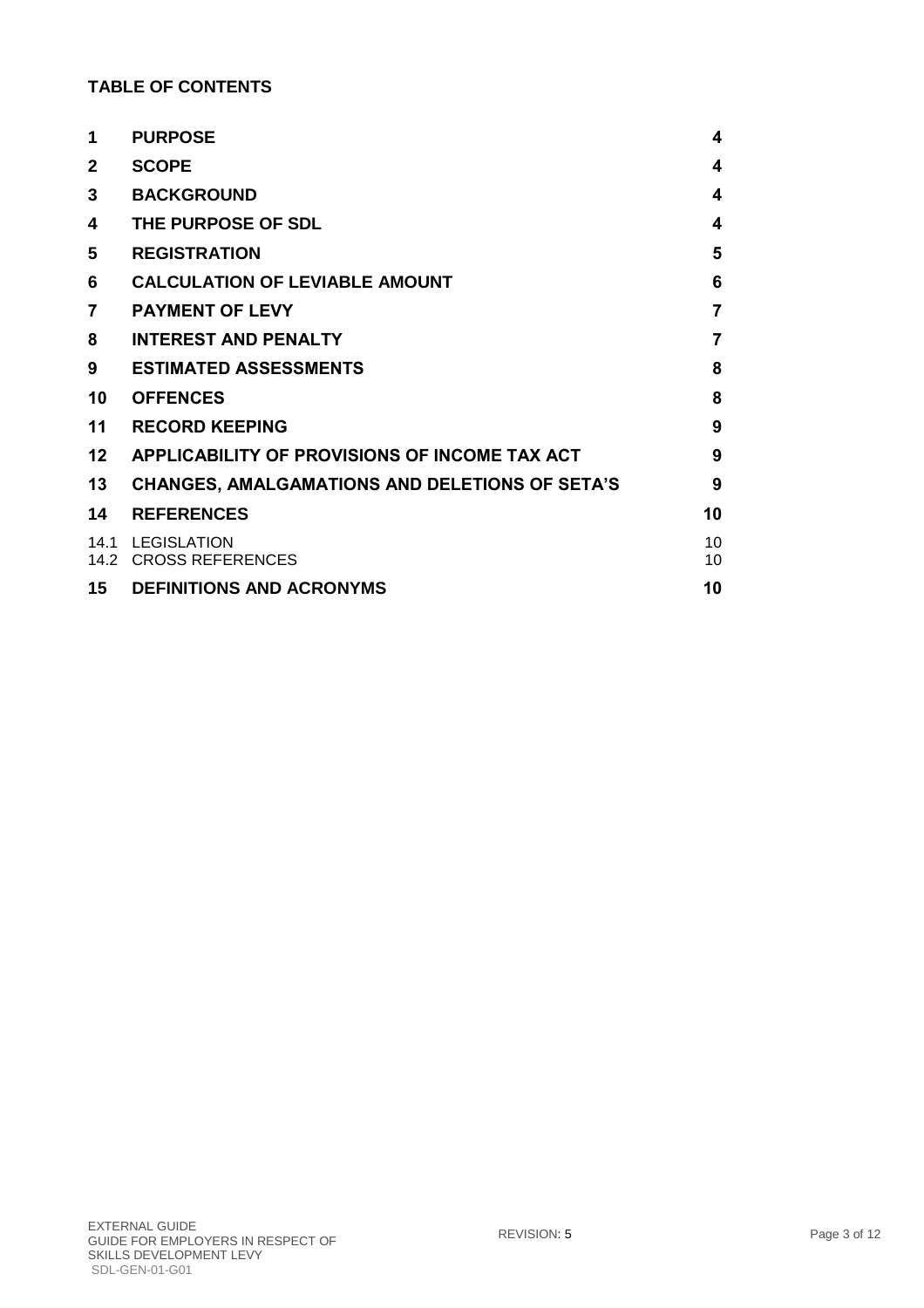#### <span id="page-3-0"></span>**1 PURPOSE**

 The purpose of this guide is to assist employers in understanding the basic fundamentals of the Skills Development Levies Act No. 9 of 1999 (SDL Act) and must be read in conjunction with the Income Tax Act No. 58 of 1962 (the IT Act) and the Tax Administration Act No. 28 of 2011 (TA Act).

#### <span id="page-3-1"></span>**2 SCOPE**

 This basic guide explains the legislative requirements applicable to employers for the registration and payment of Skills Development Levy (SDL).

#### <span id="page-3-2"></span>**3 BACKGROUND**

**What is Skills Development Levy**

- This is a compulsory levy scheme for the purposes of funding education and training as envisaged in the Skills Development Act, 1998. This levy came into operation on 1 April 2000 and is payable by employers on a monthly basis
	- The Minister of Higher Education and Training in conjunction with the various Sector Education and Training Authorities (SETAs) is responsible for the administration of the Skills Development Act No. 97 of 1998.
	- The Commissioner for the South African Revenue Service (SARS) is responsible for administrating the SDL Act in so far as it relates to the collection and the payment of such levy by employers to the Commissioner.

#### <span id="page-3-3"></span>**4 THE PURPOSE OF SDL**

**Reference to the Act** Section 2 of Skills Development Act

- **Purpose 19.1** To develop the skills of the South African workforce to improve and promote: <sup>D</sup> The quality of life of workers, their prospects of work and labour mobility;
	- □ Productivity in the workplace and the competitiveness of employers;
	- □ Self-employment;
	- <sup>D</sup> The delivery of social services.
	- To increase the levels of investment in education and training in the labour market and to improve the return on that investment.
	- To encourage workers to:
		- □ Use the workplace as an active learning environment;
		- □ Provide employees with the opportunities to acquire new skills;
		- **Provide opportunities for new entrants to the labour market to gain work** experience;
		- □ Employ persons who find it difficult to be employed;
		- Encourage workers to participate in leadership and other training programmes.
	- To improve the employment prospects of persons previously disadvantaged by unfair discrimination and to redress those disadvantages through training and education.
	- To ensure the quality of learning in and for the workplace.
	- To assist:
		- Work-seekers to find work:
		- □ Retrenched workers to re-enter the labour market;
		- □ Employers to find qualified employees;
		- □ To provide and regulate employment services.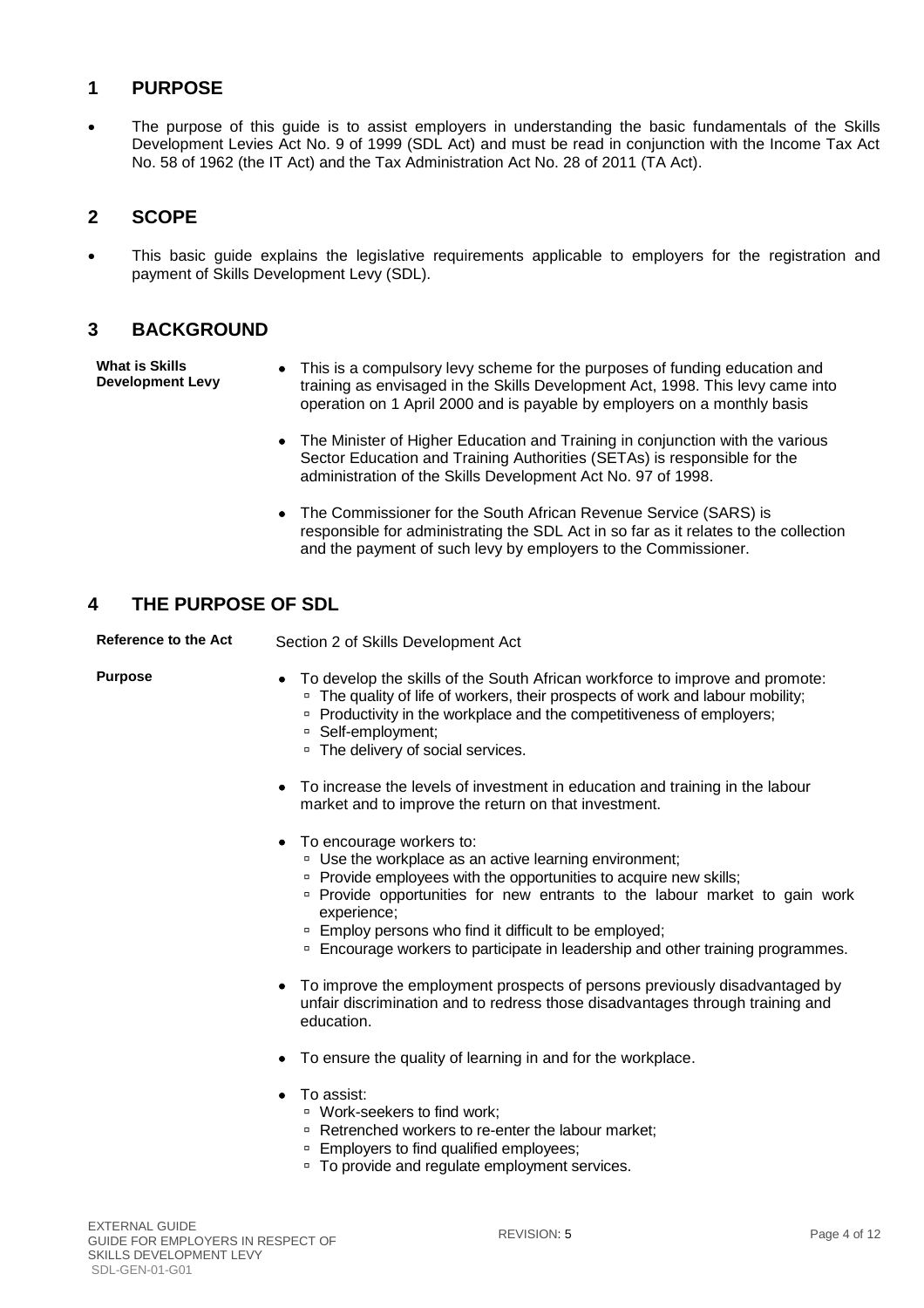- The purposes are to be achieved through:
	- An institutional and financial framework comprising of:
		- o The National Skills Authority;
		- o The National Skills Fund;
		- o A skills development levy-financing scheme as contemplated in the Skills Development Levies Act;
		- o SETAs;
		- o Provincial offices of the Department;
		- o Accredited trade test centres;
		- o Skills development institutes;
		- o The Quality Council for Trades and Occupations;
		- o A skills development forum for each province;
		- o A national artisan moderation body;
		- o Productivity South Africa;
		- o Encouraging partnerships between the public and private sectors of the economy to provide learning in and for the workplace; and
		- o Co-operating with the South African Qualifications Authority.

#### <span id="page-4-0"></span>**5 REGISTRATION**

| Reference to the Act                       | Chapter 3 of the TA Act<br>Paragraph 15(1) of the Fourth Schedule to the IT Act<br>Sections 4 and 5 of the SDL Act                                                                                                                                                                                                                                                                                                                                                                                                                                                                                                                                                                                                                                                                                                                                                                                                                                                                                                                                                                                                                                                                                                                                                                                                                                                                                                                                                                                                                                                                                                                                                                                                                                                                                                                                                                                                                                                                                                                                                                                      |  |
|--------------------------------------------|---------------------------------------------------------------------------------------------------------------------------------------------------------------------------------------------------------------------------------------------------------------------------------------------------------------------------------------------------------------------------------------------------------------------------------------------------------------------------------------------------------------------------------------------------------------------------------------------------------------------------------------------------------------------------------------------------------------------------------------------------------------------------------------------------------------------------------------------------------------------------------------------------------------------------------------------------------------------------------------------------------------------------------------------------------------------------------------------------------------------------------------------------------------------------------------------------------------------------------------------------------------------------------------------------------------------------------------------------------------------------------------------------------------------------------------------------------------------------------------------------------------------------------------------------------------------------------------------------------------------------------------------------------------------------------------------------------------------------------------------------------------------------------------------------------------------------------------------------------------------------------------------------------------------------------------------------------------------------------------------------------------------------------------------------------------------------------------------------------|--|
| <b>Meaning</b>                             | Where an employer is liable to pay the SDL levy, the employer must register<br>as an employer with SARS and must indicate the jurisdiction of the SETA<br>within which the employer must be classified.<br><sup>o</sup> All employers who do not choose a SETA cannot claim their grants as they<br>do not belong to a SETA.                                                                                                                                                                                                                                                                                                                                                                                                                                                                                                                                                                                                                                                                                                                                                                                                                                                                                                                                                                                                                                                                                                                                                                                                                                                                                                                                                                                                                                                                                                                                                                                                                                                                                                                                                                            |  |
| <b>Application form</b>                    | • Apply on an Application for Registration PAYE SDL UIF form (EMP101e)                                                                                                                                                                                                                                                                                                                                                                                                                                                                                                                                                                                                                                                                                                                                                                                                                                                                                                                                                                                                                                                                                                                                                                                                                                                                                                                                                                                                                                                                                                                                                                                                                                                                                                                                                                                                                                                                                                                                                                                                                                  |  |
| <b>Employers exempt from</b><br>paying SDL | The following employers are exempt from paying SDL:<br>$\bullet$<br><sup>o</sup> Any public service employer in the national or provincial sphere of<br>Government. (These employers must budget for an amount equal to the<br>levies payable for training and education of their employees).<br><sup>o</sup> Any employer where section 3(1)(a) or (b) applies and during any month,<br>there are reasonable grounds for believing that the total amount of<br>remuneration, as determined in accordance with section 3(4), paid or<br>payable by that employer to all its employees during the following 12-month<br>period will not exceed R500 000;<br><sup>o</sup> Any national or provincial public entity if 80% or more of its expenditure is<br>paid directly or indirectly from funds voted by Parliament. (These employers<br>must budget for an amount equal to the levies payable for training and<br>education of their employees).<br><sup>o</sup> Any Public Benefit Organisation (PBO) exempt from the payment of Income<br>Tax which solely carries on certain welfare, humanitarian, health care,<br>religion, belief or philosophy public benefit activities or solely provides funds<br>to such a PBO and to whom a letter of exemption has been issued by the<br><b>SARS Tax Exemption Unit.</b><br><sup>o</sup> Any municipality in respect of which a certificate of exemption is issued by<br>the Minister of Higher Education and Training.<br>Note: Although the above-mentioned employers are exempt from the payment of<br>the levy, these employers are not absolved from PAYE registration if any one of<br>its employees is liable for the payment of normal tax. An employer is only not<br>required to register as an employer for SDL purposes if there are, during any<br>month, reasonable grounds for believing that the total leviable amount paid or<br>payable by that employer to all its employees during the following 12-month<br>period will not exceed R500 000 even though such employer is liable to register<br>with SARS for Employees' Tax purposes |  |
|                                            |                                                                                                                                                                                                                                                                                                                                                                                                                                                                                                                                                                                                                                                                                                                                                                                                                                                                                                                                                                                                                                                                                                                                                                                                                                                                                                                                                                                                                                                                                                                                                                                                                                                                                                                                                                                                                                                                                                                                                                                                                                                                                                         |  |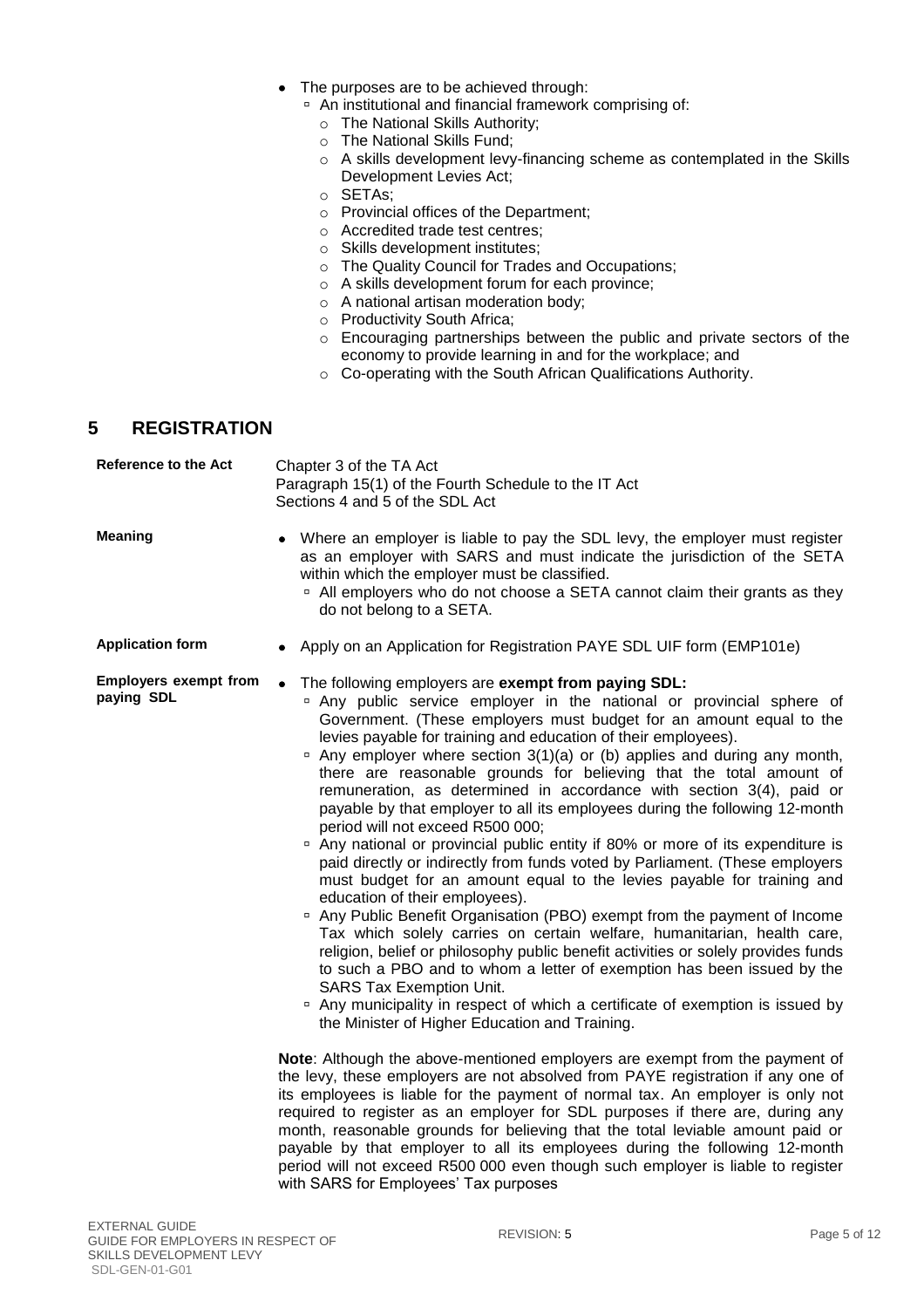#### <span id="page-5-0"></span>**6 CALCULATION OF LEVIABLE AMOUNT**

| <b>Reference to the Act</b> | Section $3(1)$ , $(4)$ and $(5)$ of the SDL Act<br>Section 27(1) of the Public Finance Management Act |  |
|-----------------------------|-------------------------------------------------------------------------------------------------------|--|
| Calculation of leviable     | • Every employer must pay a skills development levy $-$                                               |  |
| amount                      | $\overline{P}$ From 1 April 2000 at a rate of 0.5 per cent of the let                                 |  |

- From 1 April 2000, at a rate of 0,5 per cent of the leviable amount; and
- From 1 April 2001, at a rate of 1 per cent of the leviable amount; or

at such a rate as the Minister may announce in the national annual budget as contemplated in section 27(1) of Public Finance Management Act with effect from a date mentioned in that announcement.

 The SDL is determined on the balance of remuneration after the deduction of all allowable deductions (i.e. pension fund contributions, provident fund contributions, RAF contributions and donations).

**Note:** Any amount which is not included in the definition of remuneration for SDL purposes should be excluded from the balance of remuneration result.

|                      | <b>CALCULATION OF LEVIABLE AMOUNT</b>                                                                                                                                                                                      | <b>RELEVANT ACT</b>                                                                                             |
|----------------------|----------------------------------------------------------------------------------------------------------------------------------------------------------------------------------------------------------------------------|-----------------------------------------------------------------------------------------------------------------|
| <b>Step</b><br>one   | Determine total remuneration                                                                                                                                                                                               | Section 3 (1) of<br>the SDL Act                                                                                 |
| <b>Step</b><br>two   | LESS:<br><b>SDL</b> exclusions                                                                                                                                                                                             | Section 3(5)<br>of the<br><b>SDL</b><br>Act<br>(see<br>definition<br>οf<br>Remuneration<br>for<br>SDL purposes) |
| <b>Step</b><br>three | LESS:<br>Allowable deductions (i.e balance of<br>remuneration after the deduction of<br>all allowable deductions (i.e. pension<br>fund contributions, provident fund<br>contributions, RAF contributions<br>and donations) | Paragraph 2(4) of the<br><b>Fourth Schedule</b>                                                                 |
|                      | Leviable amount                                                                                                                                                                                                            |                                                                                                                 |
| <b>Step</b><br>four  | Leviable<br>prescribed<br>amount<br>X<br>percentage<br>0.5% from 1 April 2000<br>1% from 1 April 2001                                                                                                                      | 3(1)<br>Section<br>of the<br><b>SDL Act</b>                                                                     |
|                      | Skills development levy payable                                                                                                                                                                                            |                                                                                                                 |

**Remuneration excluded for the purposes of SDL**

Remuneration for the purposes of calculating SDL excludes –

 Amount paid or payable as contemplated in paragraphs '(c) and (d) of the definition of "employee" in paragraph 1 of the Fourth Schedule to whom a certificate of exemption has been issued in terms of paragraph 2(5) of that Schedule;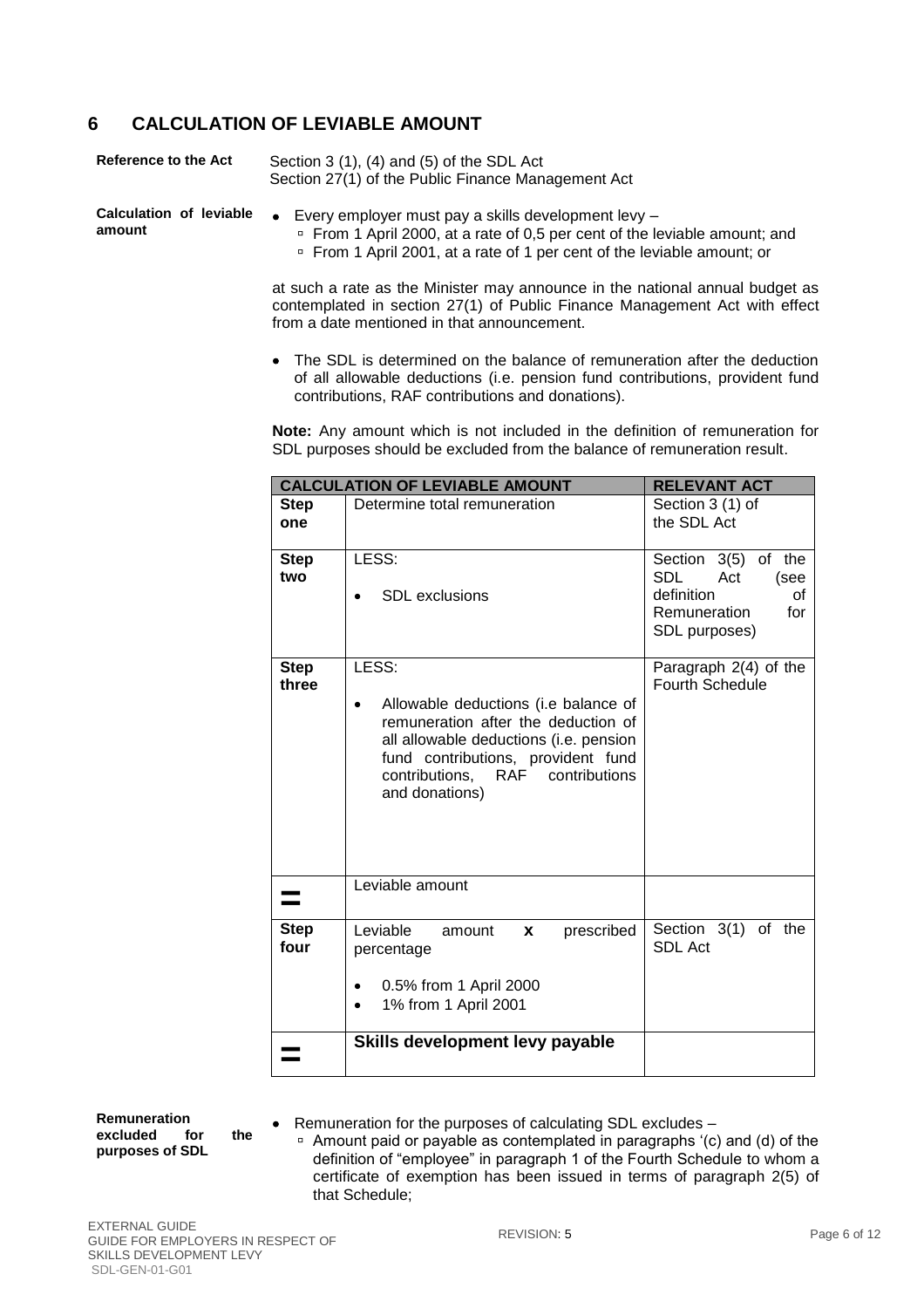- Amount paid or payable to any person by way of any pension, superannuation allowance or retiring allowance,
- $\overline{P}$  Amounts in terms of paragraph (a), (d), (e) or (eA) of the definition of "gross income" in section 1,
- Amount payable to a learner in terms of a contract of employment as contemplated in section 18 (3) of the SDL Act.

### <span id="page-6-0"></span>**7 PAYMENT OF LEVY**

**Reference to the Act** Chapter 10 of the TA Act Sections 6 and 9 of the SDL Act

- **Meaning** The SDL must be paid to SARS within seven days after the end of the month in respect of which the levy is payable or such longer period as the Commissioner determines.
	- Where the seventh day falls on a Saturday, Sunday or public holiday, the payment must be made not later than the last business day prior to such day.

| Requesting<br>the<br><b>EMP201 declarations</b> | $\bullet$ EMP201 can be requested via one of the following channels:<br>□ eFilina<br>□ e@syFile™ Employer<br>□ SARS branch |
|-------------------------------------------------|----------------------------------------------------------------------------------------------------------------------------|
|                                                 |                                                                                                                            |

#### **Payment Options** Please refer to SARS Payment Rules - Reference Guide obtainable from the SARS website: [www.sars.gov.za.](http://www.sars.gov.za/)

- **COVID-19 Payment Holiday** The President of the Republic announced a payment holiday for SDL payments for tax periods (months) from May to August 2020. This announcement is contained in the Draft Disaster Management Tax Relief Bill 2020.
	- This means that from May 2020 tax period which is due on or before 7 June, employers who are registered for SDL are not required to declare any SDL liability on their May to August 2020 EMP201 returns and make payment for these periods (months).

#### <span id="page-6-1"></span>**8 INTEREST AND PENALTY**

**Reference to the Act** Chapter 12 and 15 of the TA Act Sections 11 and 12 of the SDL Act

- **Meaning •** Interest is payable on late payments or outstanding amounts at the prescribed rate on any amount of SDL.
	- A penalty equal to 10% in addition to the interest will be imposed on late payments or outstanding amounts.
	- Where employer fails to pay the relevant amount with intent to evade his/her obligation, he/she may be liable to pay a penalty not exceeding an amount equal to twice the amount of SDL contributions due.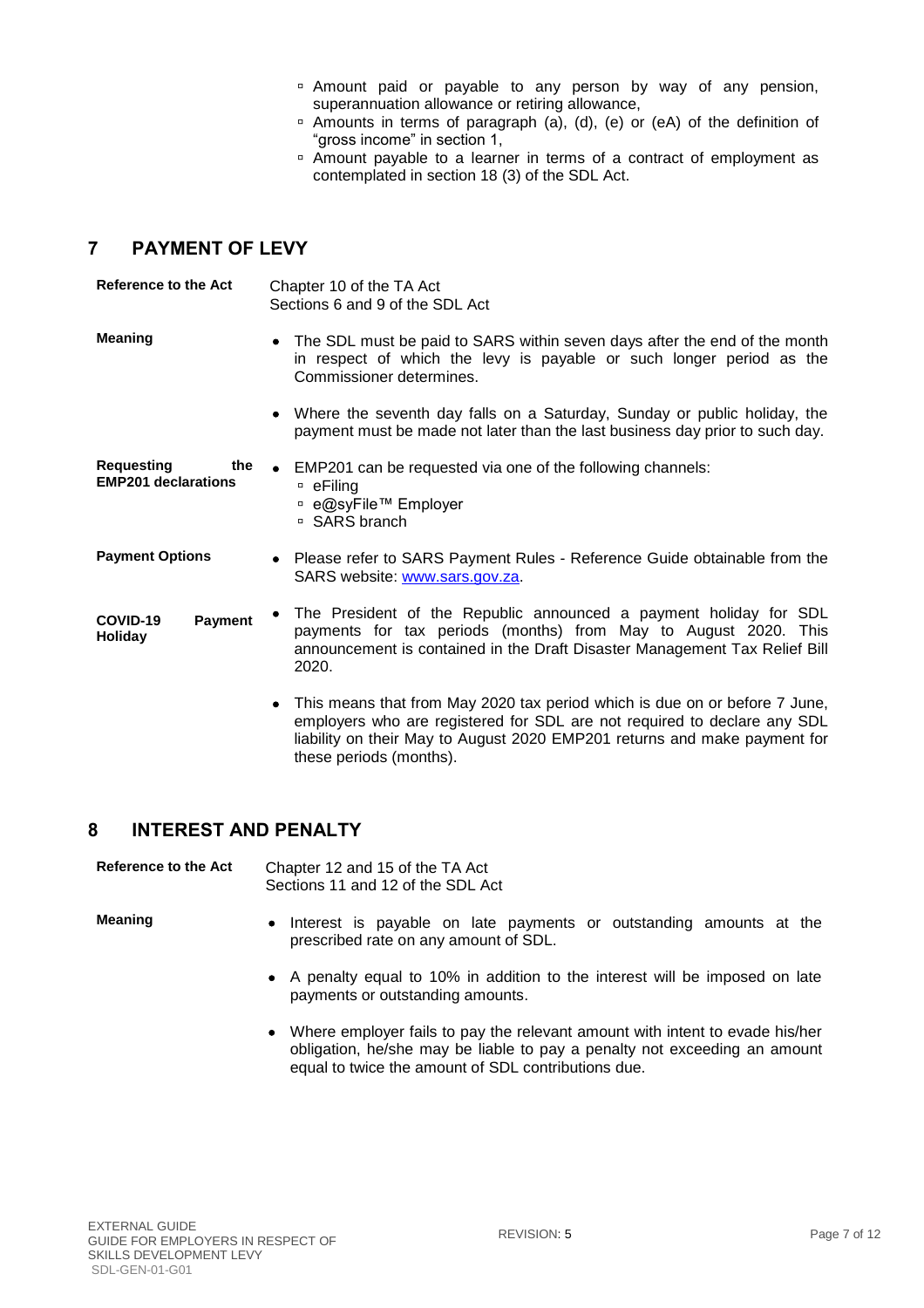#### <span id="page-7-0"></span>**9 ESTIMATED ASSESSMENTS**

**Reference to the Act** Chapter 8 of the TA Act

- **Meaning** The Commissioner may estimate the amount of SDL due by the employer where the employer has:
	- □ Failed to furnish an EMP201 as required; or
	- □ Submitted a return or information that is incorrect or inadequate.
	- SARS raise an estimated assessment based on information readily available.
		- <sup>o</sup> If taxpayer is unable to submit an accurate return, a senior SARS official may agree in writing with the taxpayer as to the amount of tax chargeable and issue an assessment accordingly. The assessment is final and cannot be subjected to an objection and appeal.
		- <sup>n</sup> The employer shall be liable to the Commissioner for the payment of the amount of SDL estimated as if such an amount was deducted / withheld as required by the provisions of the relevant Tax Acts.
		- Any estimate of the amount SDL payable by the employer is subject to objection and appeal unless both the taxpayer and the Commissioner in terms of section 95(3) of the Tax Administration Act agree in writing to the said estimate assessment(s).

#### <span id="page-7-1"></span>**10 OFFENCES**

**Reference to the Act** Chapters 15, 16 and 17 of the TA Act

**Meaning**

- A person will be guilty of an offence and liable on conviction to a fine or imprisonment where he/she fails to:
	- Deduct employees' tax from remuneration or to pay the tax to the Commissioner within the prescribed period;
	- Deliver IRP5/IT3(a) to employees or former employees within the prescribed periods;
	- □ Comply with condition prescribed by the Commissioner in regard to the manner in which IRP5/IT3(a) may be used, the surrender of unused stocks of certificates, accounting for used, unused and spoiled IRP5/IT3(a) when required by the Commissioner
	- **Comply with the conditions for using a mechanised system for printing** IRP5/IT3(a) to be issued to employees or former employees;
	- Maintain a record of remuneration paid and tax deducted
	- □ Apply for registration as an employer;
	- □ Notify the Commissioner of a change of address;
	- □ Notify the Commissioner that he/she has ceased to be an employer;
	- Comply with a written request for information;
	- Defaults in rendering a return.
	- Uses or applies employees' tax deducted or withheld, for purposes other than the payment of such amount to the Commissioner;
	- **Permits a false IRP5/IT3(a) to be issued or knowingly is in possession of** or uses a false IRP5/IT3(a);
	- Alters an IRP5/IT3(a) issued by any other person, purports to be the employee named on any IRP5/IT3(a) or obtains a credit for his/her own advantage or benefit in respect of employees' tax deducted;
	- □ Withheld from another person's remuneration;
	- Not being an employer and without authority from an employer issues or causes to be issued, any document purporting to be an IRP5/IT3(a);
	- □ Without just cause fails to comply with an Income Tax directive issued by the Commissioner;
	- **Furnishes false information or misleads his/her employer regarding the** amount of employees' tax to be deducted in his/her case;
	- □ To do so or to surrender unused IRP5/IT3(a) when ceasing to be an employer
	- □ There from or to retain such record for a period of 5 years from the date of the last entry therein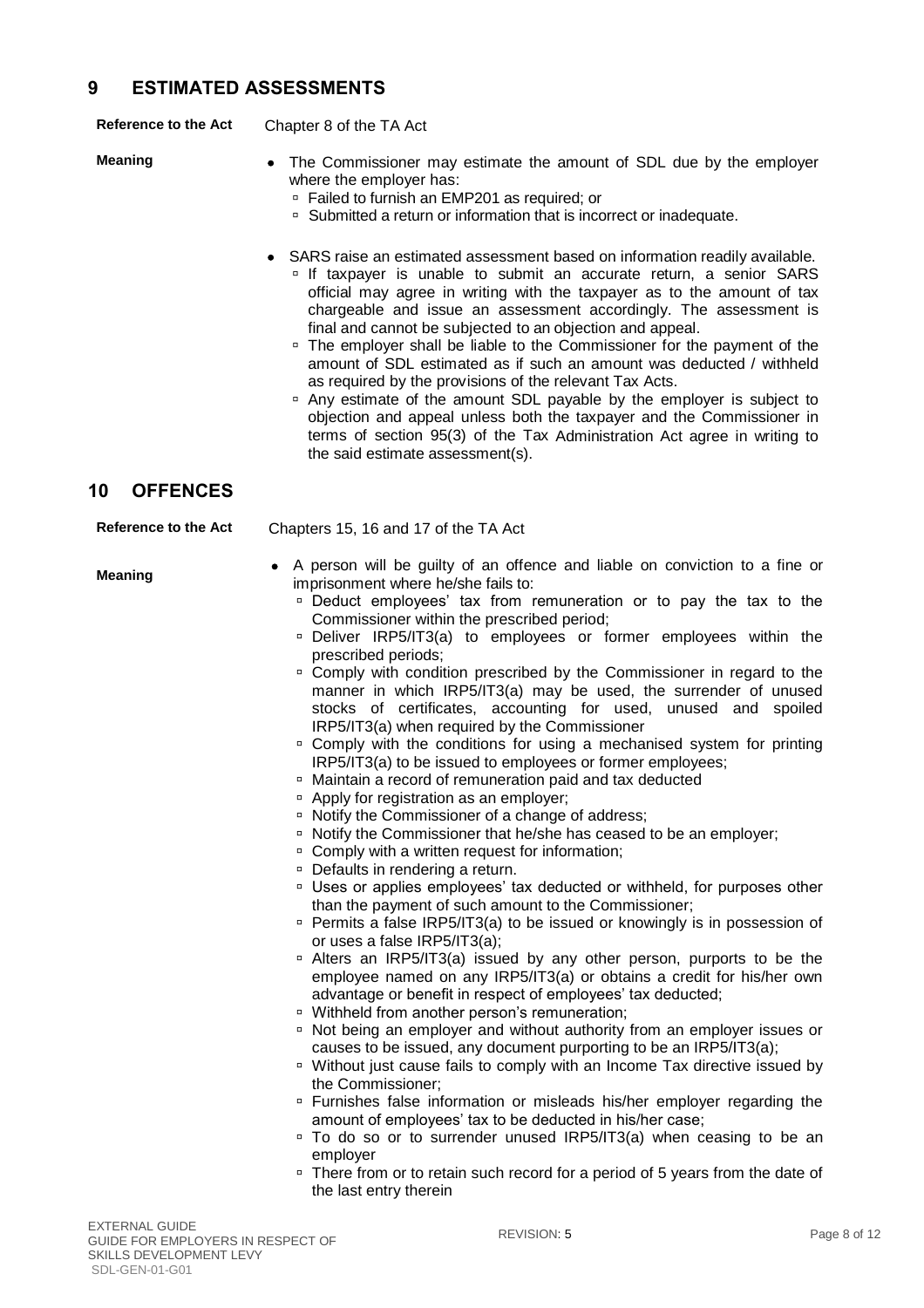#### <span id="page-8-0"></span>**11 RECORD KEEPING**

**Reference to the Act** Chapter 4 of the TA Act

**Meaning EVELY** Every employer must keep record of all remuneration paid, employees' tax and SDL deducted in respect of each employee and UIF contributions. This register must contain personal particulars as well as financial details of each employee.

- These records must be maintained in such a form, including any electronic form as may be prescribed by the Commissioner.
- The following records of all employees must be maintained by the employer, as may be prescribed by the Commissioner:
	- Amount of remuneration paid;
	- □ Employees' tax deducted/withheld on all remuneration;
	- <sup>D</sup> Income Tax reference number of each employee; and
	- □ Such further information as the Commissioner may prescribe.

**keeping records**

**Prescribed period for**  Records relating to all returns submitted must be kept / maintained.

 These records must be kept for a period of 5 years from the date of the last entry and must be available for inspection purposes by SARS and/or the Minister of Higher Education and Training (where applicable).

### <span id="page-8-1"></span>**12 APPLICABILITY OF PROVISIONS OF INCOME TAX ACT**

- **Meaning •** The provisions of the IT Act apply equally to SDL Act in the following aspects: □ The administration thereof.
	- Returns, the production of information, relevant material or things, enquiries, searches and seizure.
	- □ Evidence under oath.
	- Assessments, objections and appeals.
	- □ The payment, recovery or refund of any levy, interest and penalty.
	- □ Representative taxpayers and representative employers.
	- □ Reporting of unprofessional conduct.
	- □ Transactions, operations or schemes for avoiding or postponing the liability.
	- □ The jurisdiction of Courts.

### <span id="page-8-2"></span>**13 CHANGES, AMALGAMATIONS AND DELETIONS OF SETA'S**

**Meaning** • With effect from 1 April 2011 to 31 March 2016 the following changes been made to the Education Training Authorities (SETA):

- **Amalgamations**
	- o **SETA 10 (**FIETA) and specific sub sectors of **SETA 15 (MAPPP)** has be amalgamated/incorporated in various other Sectors.
- **Name Change**
	- o **SETA 04** (CTFLSETA) has changes its name to **- FPMSETA - Fibre Processing Manufacturing Sector Education and Training Authority. SETA.**
- **Additions/changes/deletions**
	- o Refer to the Sector Education Training Authority annexure for the relevant updates.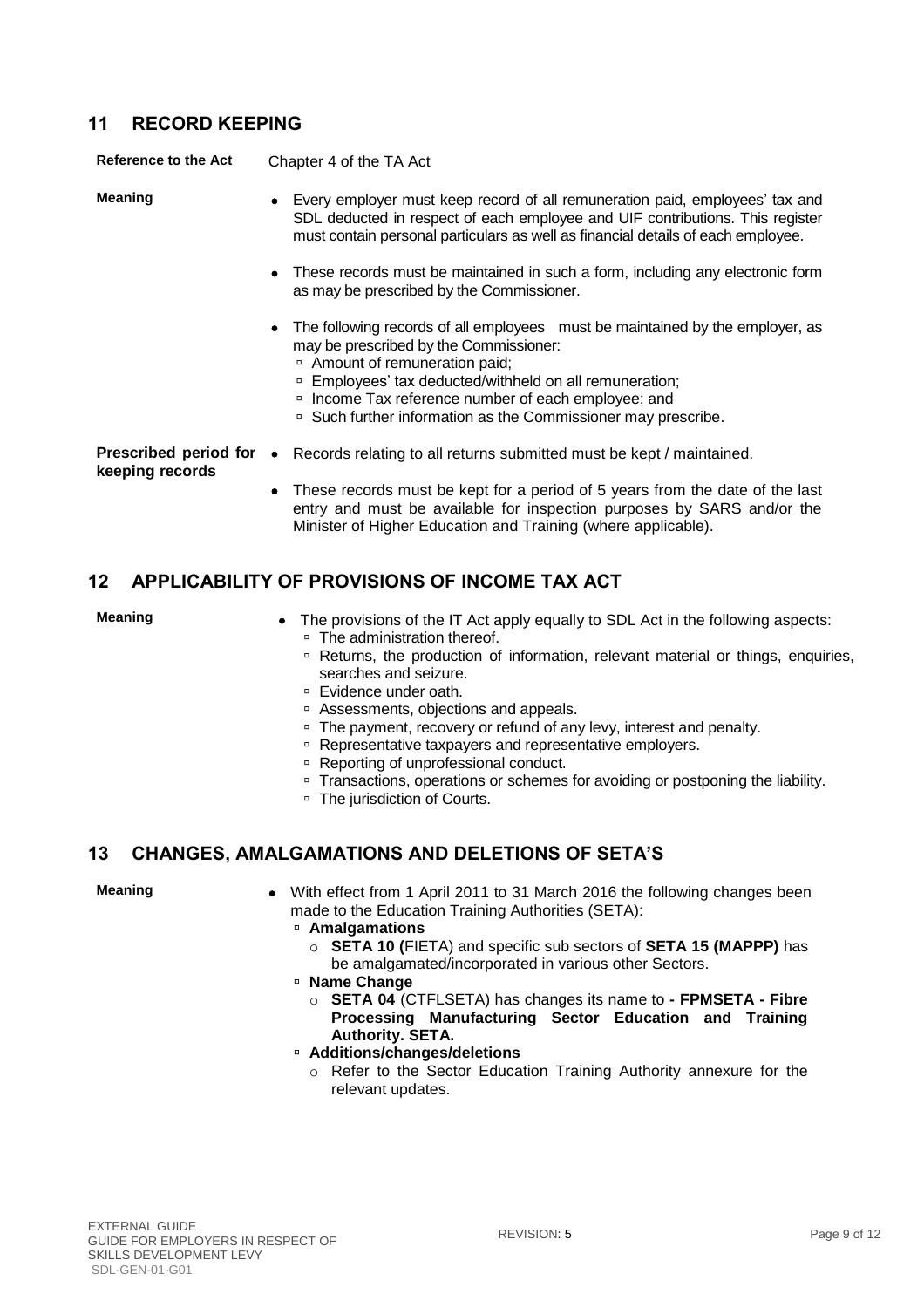#### <span id="page-9-0"></span>**14 REFERENCES**

#### <span id="page-9-1"></span>**14.1 LEGISLATION**

| <b>TYPE OF REFERENCE</b>   | <b>REFERENCE</b>                            |
|----------------------------|---------------------------------------------|
| Legislation<br>and         | Rules   Income Tax Act No. 58 of 1962       |
| administered by SARS:      | Fourth Schedule.                            |
|                            | Skills Development Levies Act No. 9 of 1999 |
|                            | Tax Administration Act No. 28 of 2011       |
|                            | Skills Development Act No. 97 of 1998       |
| Other Legislation:         | Public Finance Management Act No. 1 of 1999 |
| International Instruments: | None                                        |

### <span id="page-9-2"></span>**14.2 CROSS REFERENCES**

| <b>DOCUMENT#</b>       | <b>DOCUMENT TITLE</b>                                      |
|------------------------|------------------------------------------------------------|
| PAYE-GEN-01-G05        | Guide for Employers in respect of Employment Tax Incentive |
| <b>PAYE-GEN-01-G01</b> | Guide for Employers i.r.o Employees' Tax deduction tables  |
| PAYE-GEN-01-G13        | Guide for Employer in respect of Employees' Tax for 2019   |

### <span id="page-9-3"></span>**15 DEFINITIONS AND ACRONYMS**

| <b>Fourth Schedule</b>                      | The Fourth Schedule to the Income Tax Act No. 58 of 1962                                                                                      |
|---------------------------------------------|-----------------------------------------------------------------------------------------------------------------------------------------------|
| <b>Alternate period</b>                     | A period, whether of 12 months or not, commencing on the day following                                                                        |
|                                             | the last day of the preceding alternate period in relation to the employer and                                                                |
|                                             | ending on a date falling not more than 14 days before or after the last day of                                                                |
|                                             | February, or such greater number of days as the Commissioner, having                                                                          |
|                                             | regard to the circumstances of the case, may allow in terms of paragraph                                                                      |
|                                             | 13 (1A) of the Fourth Schedule.                                                                                                               |
| <b>Balance of remuneration</b>              | Any amount of remuneration after deducting the allowable deductions for                                                                       |
|                                             | employees' tax purposes in paragraph 2(4) of the Fourth Schedule                                                                              |
| <b>Commissioner</b><br>e@syFile™ Employer   | The Commissioner for the South African Revenue Service (SARS)                                                                                 |
|                                             | Software package supplied by SARS which has the functionality to create<br>reconciliation documents in the prescribed formats and produce an  |
|                                             |                                                                                                                                               |
| eFiling                                     | electronic file in ZipCentralFile format for submission purposes<br>Is a free, convenient and secure electronic channel for submission of tax |
|                                             | returns and payments to SARS                                                                                                                  |
| <b>EMP201</b>                               | Monthly Employer Declaration                                                                                                                  |
| <b>EMP501</b>                               | <b>Employer Reconciliation Declaration</b>                                                                                                    |
| <b>of</b><br><b>Employee</b><br>in<br>terms | Means-                                                                                                                                        |
| <b>Fourth Schedule</b>                      | • Any person (other than a company) who receives any remuneration or to                                                                       |
|                                             | whom any remuneration accrues;                                                                                                                |
|                                             | Any person who receives any remuneration or to whom any                                                                                       |
|                                             | remuneration accrues by reason of any services rendered by such                                                                               |
|                                             | person to or on behalf of a labour broker;                                                                                                    |
|                                             | Any labour broker;                                                                                                                            |
|                                             | Any person or class or category of person whom the Minister of Finance                                                                        |
|                                             | by notice in the Gazette declares to be an employee for the purposes of                                                                       |
|                                             | this definition;                                                                                                                              |
|                                             | Any personal service provider; and                                                                                                            |
|                                             | Any director of a private company who is not otherwise included in bullet                                                                     |
|                                             | point one above                                                                                                                               |
| in<br><b>Employer</b><br>terms<br><b>of</b> | Any person who pays or is liable to pay any person an amount by way of                                                                        |
| <b>Fourth Schedule</b>                      | remuneration, and any person responsible for the payment of an amount by                                                                      |
|                                             | way of remuneration to any person under the provisions of any law or out of                                                                   |
|                                             | public funds or out of funds voted by Parliament or provincial council                                                                        |
|                                             | (including funds of any provincial council or any administration or                                                                           |
|                                             | undertaking of the State). The definition excludes any person not acting as                                                                   |
|                                             | a principal but includes any person acting in a fiduciary capacity or in                                                                      |
|                                             | his/her capacity as trustee in an insolvent estate, an executor or an                                                                         |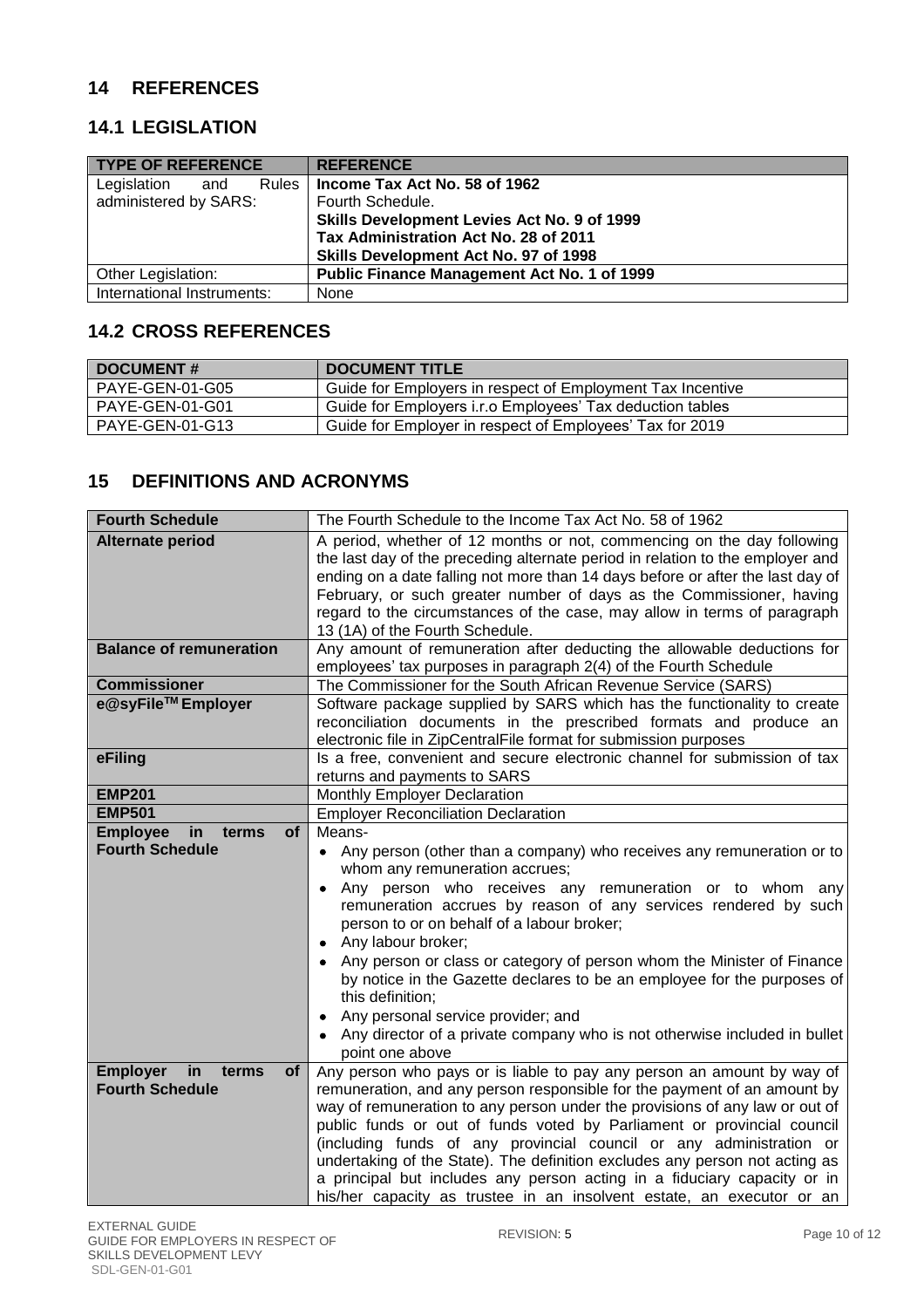|                               | administrator of a benefit fund, pension fund, pension preservation fund,<br>provident fund, provident preservation fund, retirement annuity fund or any   |
|-------------------------------|------------------------------------------------------------------------------------------------------------------------------------------------------------|
|                               | other fund.                                                                                                                                                |
| <b>Interim reconciliation</b> | The submission of reconciliation documents (including electronic data files)<br>for the first six months (i.e. March to August) of the year of assessment. |
| IRP5/IT3(a)                   | <b>Employees' Tax Certificate</b>                                                                                                                          |
| <b>IT Act</b>                 | Income Tax Act No.58 of 1962                                                                                                                               |
| Labour Broker in terms of     | Any natural person who conducts or carries on any business whereby such                                                                                    |
| <b>Fourth Schedule</b>        | person for reward provides a client of such business with other persons (or                                                                                |
|                               | procures other persons) to render a service or to perform work for the client,                                                                             |
|                               | for which services or work of such other persons are remunerated by such                                                                                   |
|                               |                                                                                                                                                            |
|                               | person.                                                                                                                                                    |
| Learner                       | As defined in section 1 of the Skills Development Act, No 97 of 1998                                                                                       |
| Leviable amount               | The total amount of remuneration, paid or payable, or deemed to be paid or                                                                                 |
|                               | payable, by an employer to its employees during any month, as determined                                                                                   |
|                               | in accordance with the provisions of the 4th Schedule to the IT Act for the                                                                                |
|                               | purposes of determining the employer's liability for any employees' tax in                                                                                 |
|                               | terms of that Schedule, whether or not such employer is liable to deduct or                                                                                |
|                               | withhold such employees' tax.                                                                                                                              |
| <b>PAYE</b>                   | Pay As You Earn, also known as employee's tax                                                                                                              |
| <b>PRN</b>                    | Payment Reference Number                                                                                                                                   |
| <b>Remuneration for SDL</b>   | Remuneration for SDL purposes is defined as remuneration for Employees'                                                                                    |
| proposes                      | Tax purposes (this means after taking the allowable deductions into account                                                                                |
|                               | which the employer may have deducted for purposes of calculating                                                                                           |
|                               | employees tax, including remuneration of employees who earn less than                                                                                      |
|                               | the tax threshold), but does not include any of the following amounts:                                                                                     |
|                               | An amount paid or payable to any labour broker or any person declared                                                                                      |
|                               | by the Minister of Finance by notice in the Government Gazette as an                                                                                       |
|                               | employee to whom a certificate of exemption has been issued by SARS                                                                                        |
|                               | in terms of paragraph 2(5) of the Fourth Schedule;                                                                                                         |
|                               | An amount paid or payable to any person by way of pension,                                                                                                 |
|                               | superannuation allowance or retiring allowance;                                                                                                            |
|                               | An amount contemplated in paragraphs (a), (d), (e) or (eA) of the                                                                                          |
|                               | definition of gross income in section 1 of the Income Tax Act;                                                                                             |
|                               | An amount payable to a learner in terms of a contract of employment                                                                                        |
|                               | contemplated in Section 18(3) of the Skills Development Act.                                                                                               |
| Representative employer       | In the case of the company, the public officer of that company, or, in the                                                                                 |
|                               | event of such company being placed in liquidation or under judicial                                                                                        |
|                               | management, the liquidator or judicial manager, as the case may be;                                                                                        |
|                               | In the case of may municipality or anybody corporate or unincorporated                                                                                     |
|                               | (other than a company or a partnership), any manager, secretary, officer                                                                                   |
|                               |                                                                                                                                                            |
|                               | or other person responsible for paying remuneration on behalf of such                                                                                      |
|                               | municipality or body;                                                                                                                                      |
|                               | In the case of a person under legal disability, any guardian, curator,                                                                                     |
|                               | administrator or other person having the management or control of the                                                                                      |
|                               | affairs of the person under legal disability; or                                                                                                           |
|                               | In the case any employer who is not resident in the Republic, any agent                                                                                    |
|                               | of such employer having authority to pay remuneration.                                                                                                     |
|                               |                                                                                                                                                            |
|                               | The representative employer is not relieved from any liability, responsibility                                                                             |
|                               | or duty of the employer and is therefore, subject to the same duties,                                                                                      |
|                               | responsibilities and liabilities as the employer.                                                                                                          |
| <b>SARS</b>                   | The South African Revenue Service                                                                                                                          |
| <b>SDL</b>                    | Skills Development Levy                                                                                                                                    |
| <b>SIC Code</b>               | <b>Standard Industrial Classification Code</b>                                                                                                             |
| <b>Year of Assessment</b>     | Any year or other period in respect of which any tax or duty leviable under                                                                                |
|                               | IT Act is chargeable, which is a period of twelve months ending on the last                                                                                |
|                               | day of February. In the case of a company or portfolio the twelve months                                                                                   |
|                               | will be the financial year of the entity ending during the calendar year in                                                                                |
|                               | question.                                                                                                                                                  |
| <b>UIF</b>                    | Unemployment Insurance Fund                                                                                                                                |